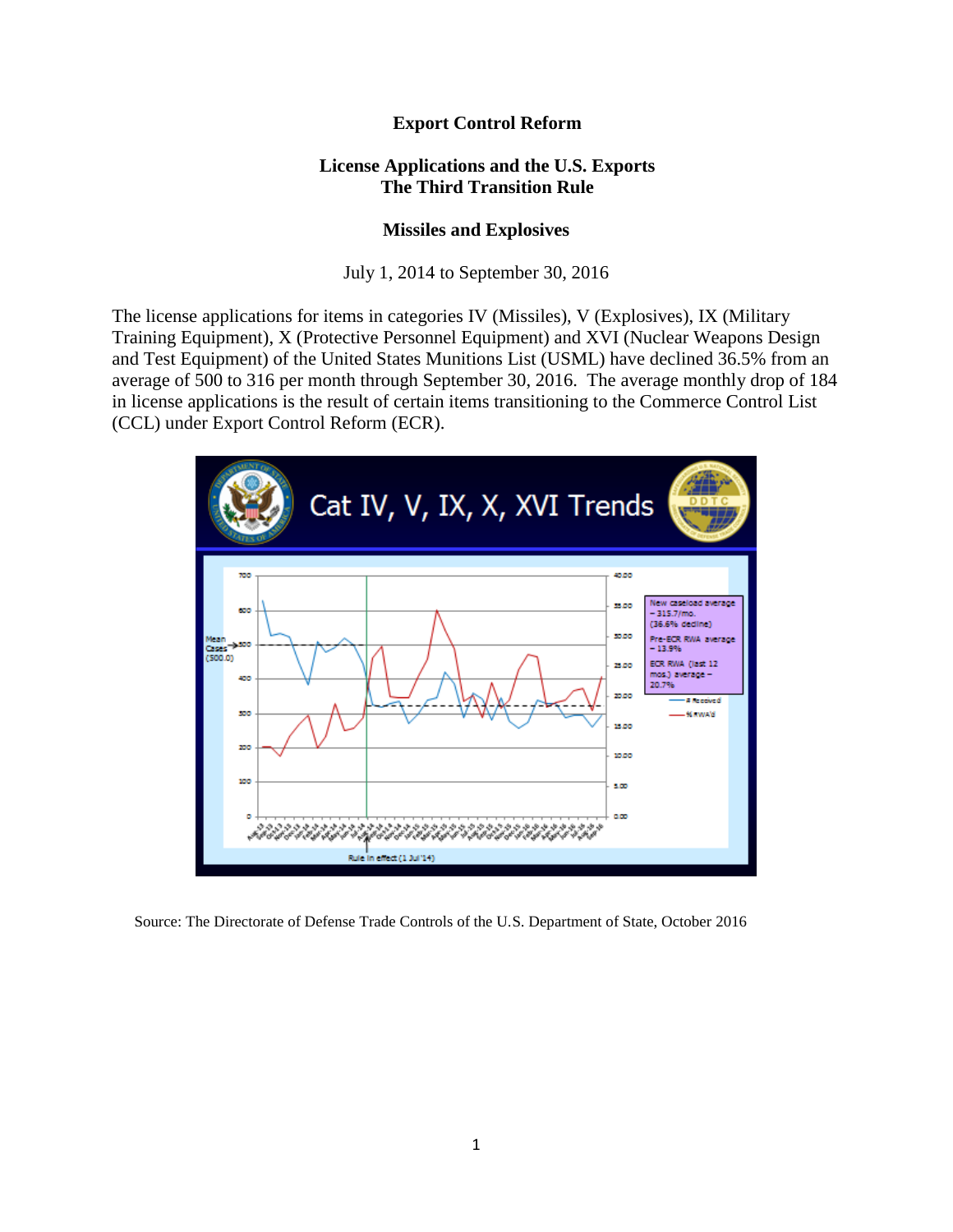Since the Third ECR Transition Rule became effective on July 1, 2014, the average number of BIS license processed for the twenty 600-Series items created by this rule is 123 per month through September 30, 2016. The approval rate is 87.3%.



BIS License Applications for the Third ECR Transition Rule July 1, 2014 to September 30, 2016

Source: Commerce U.S. Exports Exporter Support System, October 2016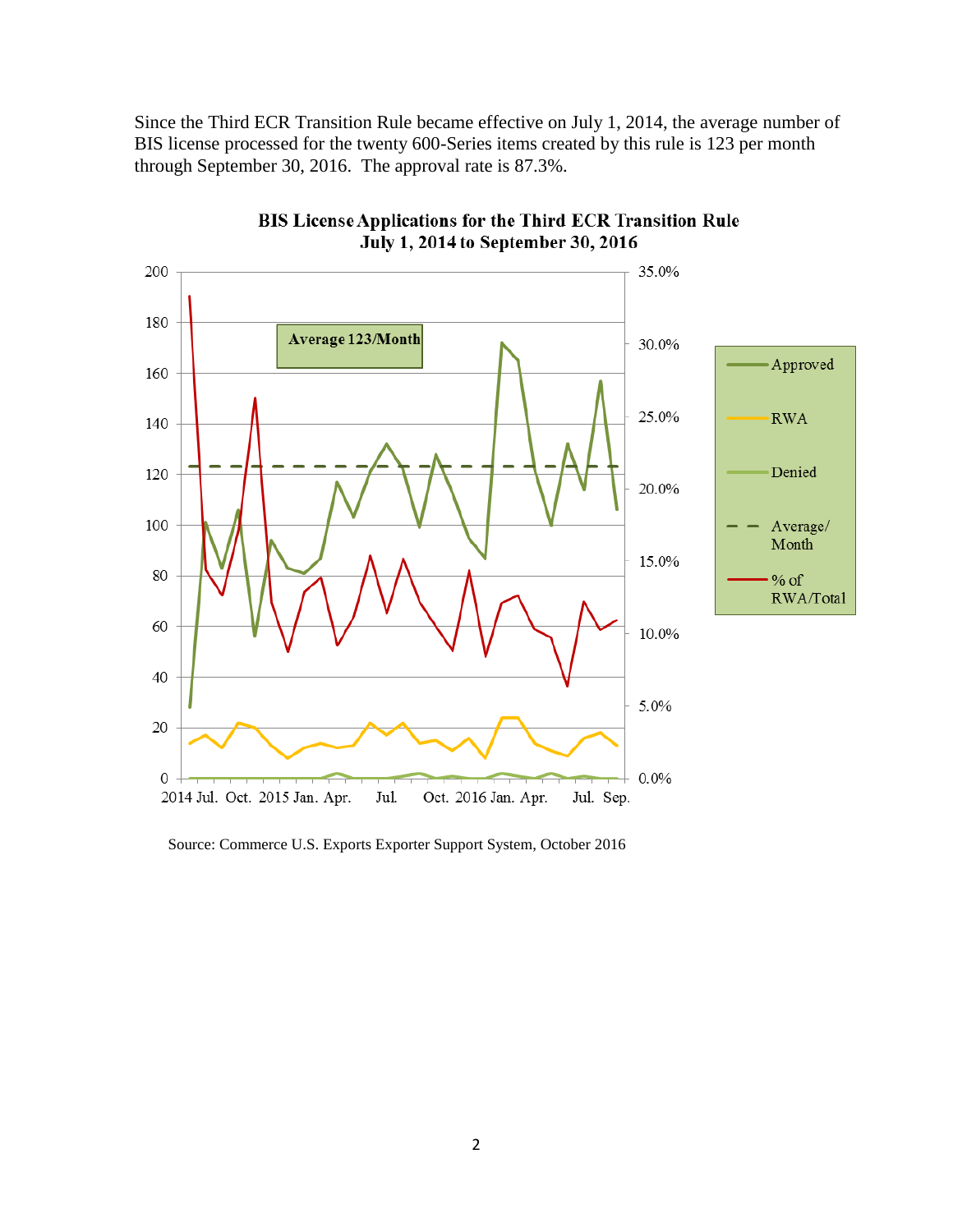From July 1, 2014 to the third quarter of 2016, the U.S. exports of items under the Third ECR transition Rule – Missiles and Explosives items (0y604, 0y614, 1y608 and 1y613) under BIS jurisdiction totaled 9,178 shipments for \$561.8 million.



Source: Automated Export System (AES), October 2016



Source: Automated Export System (AES), October 2016